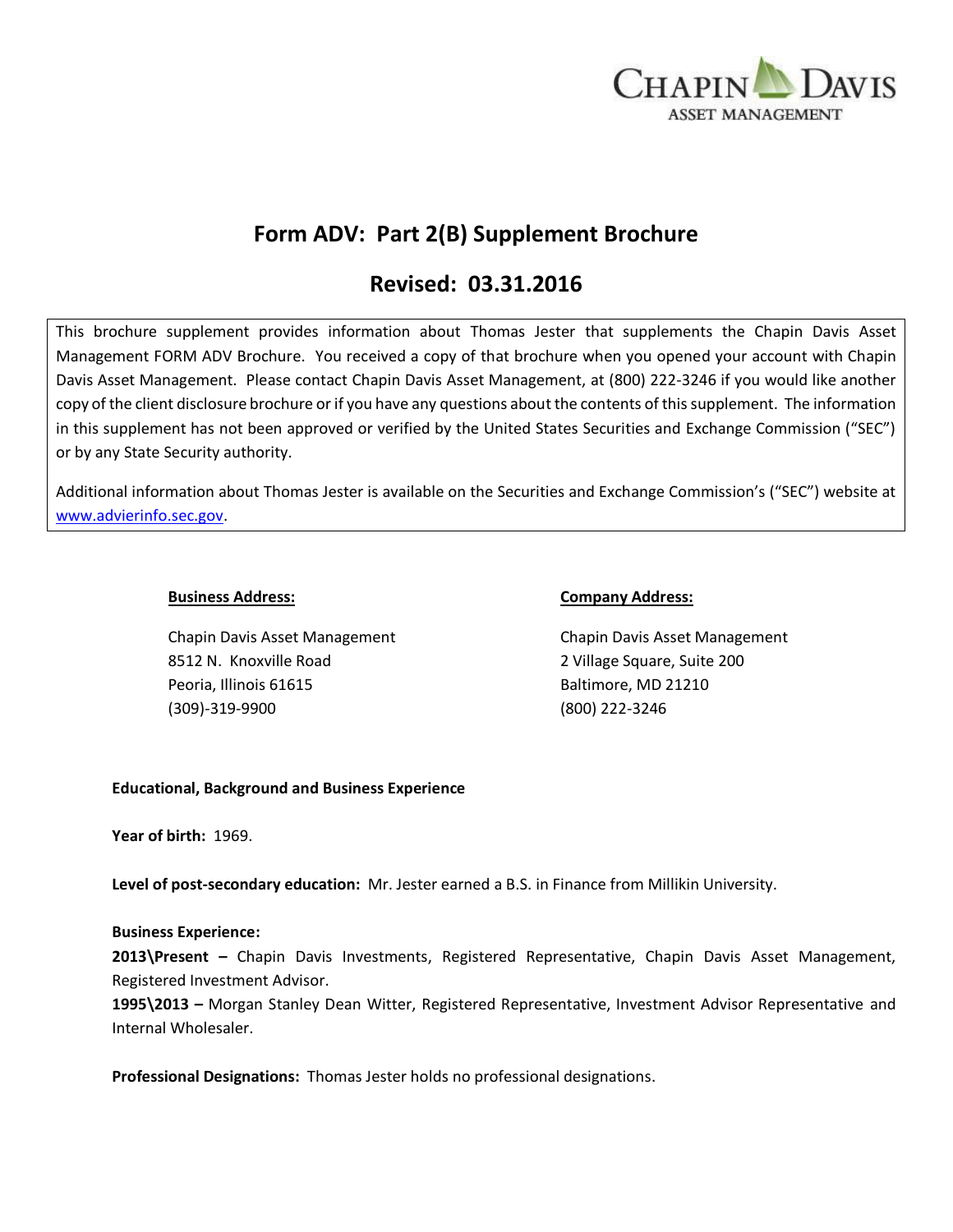#### **Disciplinary Action**

Chapin Davis Asset Management discloses facts regarding any legal or disciplinary events that it deems to be material to a client considering Thomas Jester to act as their Investment Advisor Representative. Chapin Davis Asset Management is not aware of any events applicable to this item. FINRA's Brokercheck® [http://www.brokercheck.finra.org](http://www.brokercheck.finra.org/) may have additional information regarding the disciplinary history of Thomas Jester that is not included in this brochure supplement.

#### **Other Business Activities**

In addition to being an Investment Advisor Representative with Chapin Davis Asset Management, Thomas Jester is also a Registered Representative at Chapin Davis Investments, a Broker/Dealer. Thomas Jester spends more than 10% of his time acting in both capacity. As an Investment Advisor Representative and Registered Representative, Thomas Jester can offer clients both advisory programs and services and non-advisory programs. This may present a conflict of interest. However, as an Investment Advisor Representative of Chapin Davis Asset Management, Thomas Jester has a responsibility to make recommendations that are in the best interest of each customer.

#### **Additional Compensation**

Product companies (including our affiliates) with which we have agreements work with Chapin Davis Asset Management and our financial advisors to provide education and other support to help distribute their products. These companies may pay for training and education events, seminars or other similar events for employees, financial advisors, clients and prospective clients. They may also reimburse entertainment. A financial advisor may also receive a service fee, expense reimbursement, or other payments from other companies. These service fees, as well as incentive programs and cash and/or noncash compensation, all are strictly regulated by the SEC and Financial Industry Regulatory Authority, as well as Chapin Davis Asset Management internal compliance policies.

Your Financial Advisor may also engage in the sale of insurance products as a licensed agent or broker of Chapin Davis Insurance. In your Financial Advisors' capacity as a registered representative of a broker dealer, or as a licensed insurance agent or broker, your financial advisor will receive brokerage and insurance commissions for these services.

#### **Supervision**

Investment Advisor Representatives' activities are supervised by registered principals in their office of supervisory jurisdiction and individuals therein, including any or all of the following Investment Advisor Representatives' direct registered principals, central supervision personnel who report to the Chief Compliance Officer of Chapin Davis Asset Management.

| Supervisor:          | <b>Stephanie N. Elliott</b> |
|----------------------|-----------------------------|
| Title:               | COO & CCO                   |
| <b>Phone number:</b> | (800) 222-3246              |

The Securities and Exchange Commission requires all investment advisory firms to disclose information on a Brochure Supplement about financial advisors who meet with clients and formulate investment advice for them.